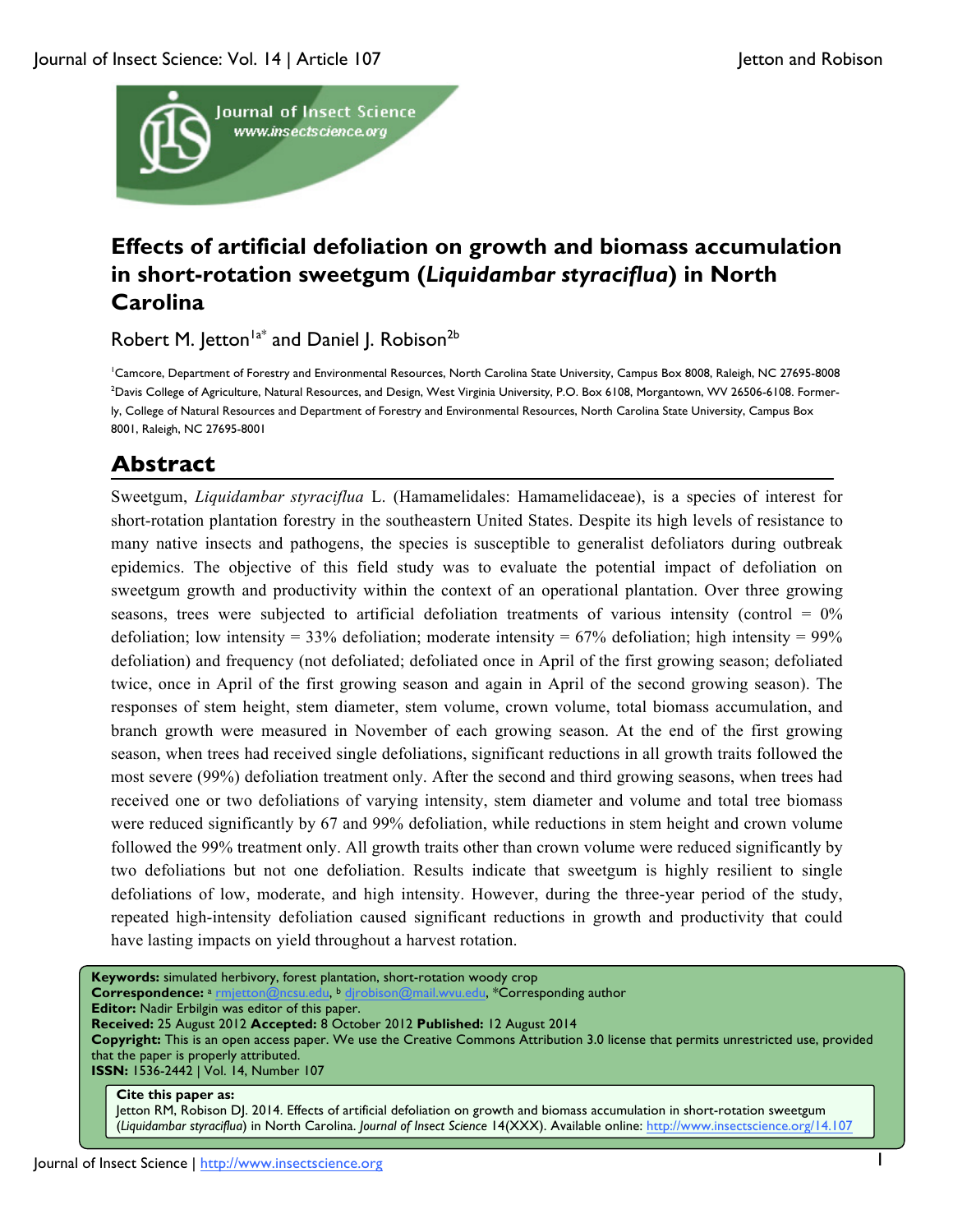## **Introduction**

Intensively managed short-rotation hardwood plantations in the southern United States offer opportunities to meet a diversity of management objectives that cannot be met through natural stand management alone (Robison et al. 1998; Romagosa and Robison 2003). Initial interest in hardwood plantation forestry coincided with increasing demand for high quality and easily accessible sources of hardwood fiber for the production of paper products (Kellison 1997; Steinbeck 1999). More recently, management objectives have been expanded to include biomass for energy production, carbon mitigation, and environmental enhancement on former agricultural lands (Graham et al. 1992; Tolbert and Schiller 1995; Volk et al. 2004). A number of hardwood species have been evaluated for use in such silvicultural systems in the region with sweetgum (*Liquidambar styraciflua* L.), cottonwood (*Populus deltoides* Bartr. ex Marsh.), sycamore (*Platanus occidentalis* L.), and more recently *Eucalyptus* spp. having emerged as the most promising (Kellison 1997; Steinbeck 1999; Gonzalez et al. 2010).

Sweetgum was recognized early on as a prime candidate for short-rotation applications in the southern U.S. due to its wide site adaptability, potential for genetic improvement, responsiveness to intensive silvicultural inputs, and high level of native pest resistance (Kormanik 1990; HRC 1997; Steinbeck 1999). During the ensuing decades, the species has continued to receive considerable interest as a shortrotation species with respect to tree improvement (Birks 2001; HRC 2001), intensive silviculture (Guo et al. 1998; Samuelson et al. 2001), vegetative propagation (Gocke 2006), and biomass production and carbon sequestration (Davis and Trettin 2006; Nyakatawa et al. 2006; Williams and Gresham 2006; Sanchez

et al. 2007; Cobb et al. 2008; Coyle et al. 2008). Currently, there are approximately 8,000 ha of sweetgum plantations in cultivation across the southern U.S. established as sawtimber, pulpwood, and bioenergy crops (Wright and Cunningham 2008).

Insect herbivory can have a number of negative effects on natural and planted forests, including reduced growth and survival, increased susceptibility to secondary insect pests and disease, and rotation delays (Kulman 1971). Compared with a variety of other hardwood species, sweetgum has relatively few problems with insect pests and disease (Ward and Sayer 2004). However, despite its relatively high level of native pest resistance, sweetgum remains susceptible to defoliation by generalist folivores, such as the gypsy moth (*Lymantria dispar* L.) and the forest tent caterpillar (*Malacosoma disstria* Hübner). These forest pests typically exist at low population density but have the capacity to enter eruptive outbreak cycles over wide areas with high population density and severe defoliation intensity that can last for several years (Drooz 1985). Sweetgum is highly preferred by gypsy moth and is an important component of natural stands most susceptible to defoliation by this pest throughout the eastern U.S. (Barbosa et al. 1983; Davidson et al. 2001). Sweetgum is also a common host of the forest tent caterpillar throughout the southeastern U.S. (Kormanik 1990) and has been defoliated completely in natural stands during outbreaks (Leininger and Solomon 1995). Given the investment in current plantings, the gypsy moth's continued spread into the southeastern U.S., and the ubiquitous nature of the forest tent caterpillar in the region, the risk for widespread and prolonged infestation and loss in sweetgum plantations is real.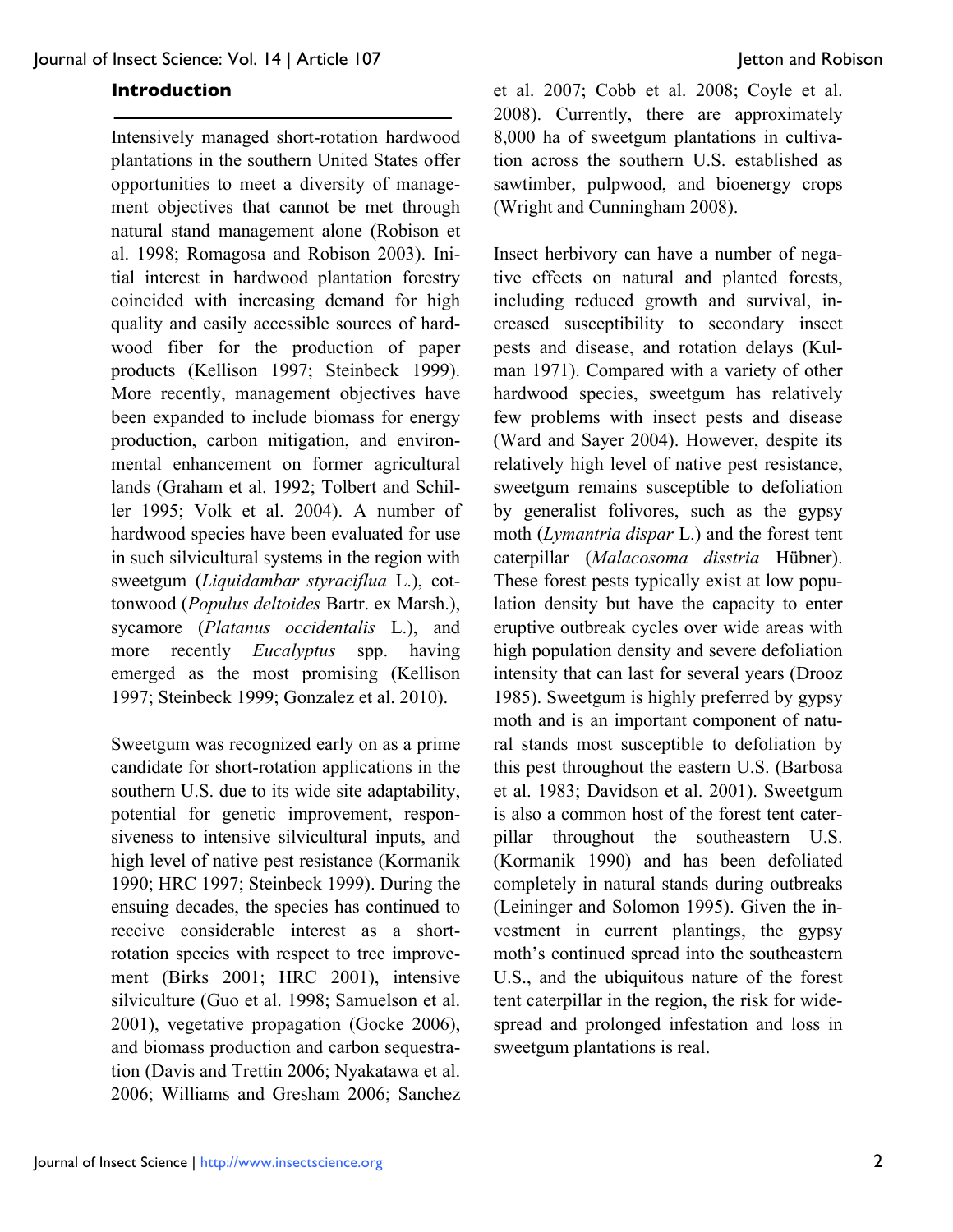In short-rotation systems that utilize *Populus* spp. and hybrids, much useful research has been conducted on the major defoliating insects of concern. These include the cottonwood leaf beetle (*Chrysomela scripta* F.), the forest tent caterpillar, and the gypsy moth. Studies have examined the effects of real and simulated herbivory on tree growth and biomass accumulation (Bassman et al. 1982; Solomon 1985; Reichenbacker et al. 1996; Kosola et al. 2001; Coyle et al. 2002), the preference and performance of larval and adult insects among hybrids and clones (Caldbeck et al. 1978; Bingaman and Hart 1992; Robison and Raffa 1994, 1997; Coyle et al. 2001, 2003), and the response of larval insects to transgenic cultivars (Robison et al. 1994).

Relative to *Populus* spp., very little information is available on the responses of sweetgum to real or simulated insect defoliation within operational forest plantations managed for fiber and biomass. Most studies have focused on the impact of defoliation in mixed-species natural stands (Leininger and Solomon 1995; Davidson et al. 2001; Eisenbies et al. 2007) or in young ( $\leq$  one-yearold) containerized seedlings in the nursery or greenhouse setting (Chambers and Smith 1982; Birks 2001; Ward and Sayer 2004). Results show that sweetgum growth and crown condition recover quickly following outbreak collapse (Leininger and Solomon 1995) and that the species tends to be at lower risk of mortality due to defoliation compared with more susceptible *Quercus* species (Davidson et al. 2001; Eisenbies et al. 2007). Meanwhile, studies on young containerized seedlings show that real or simulated insect herbivory alone (Chambers and Smith 1982) or in combination with other environmental stresses (Birks 2001; Ward and Sayer 2004) can impact significantly all growth traits of sweetgum, with stem height being the least affected (Chambers and Smith 1982; Birks 2001). It also has been demonstrated in laboratory tests with foliage from progeny trials and greenhouse seedlings that the preference and performance of forest tent caterpillars varies among open-pollinated sweetgum families (Jetton 2002).

While the field and greenhouse studies cited above are informative, they offer little evidence as to how sweetgum might respond to defoliation in an intensively managed plantation. Therefore, the objective of the current study was to determine the response of sweetgum growth and biomass accumulation to artificial defoliation within the context of an intensively managed short-rotation plantation in the coastal plain of North Carolina. The growth responses of trees subjected to defoliation treatments of varying intensity and frequency were measured over three growing seasons.

# **Materials and Methods**

# **Study site**

This study was conducted over three growing seasons in a 200 ha operational sweetgum plantation (International Paper Co., www.internationalpaper.com) on an upland, coastal plain site in Hertford County, North Carolina (36.348370N and -76.840990W). Soils were moderately well-drained with fine loamy sand surface over clay subsoil typical of the Craven series (USDA 1984). The previous mixed pine-hardwood stand was clearcut, and after site preparation consisting of bedding and chemical competition control, the sweetgum plantation was established with 1-0 seedlings planted at 3.0 by 2.5 m spacing. Seedlings were from an International Paper Co. seed orchard mix containing genotypes having superior growth performance in proge-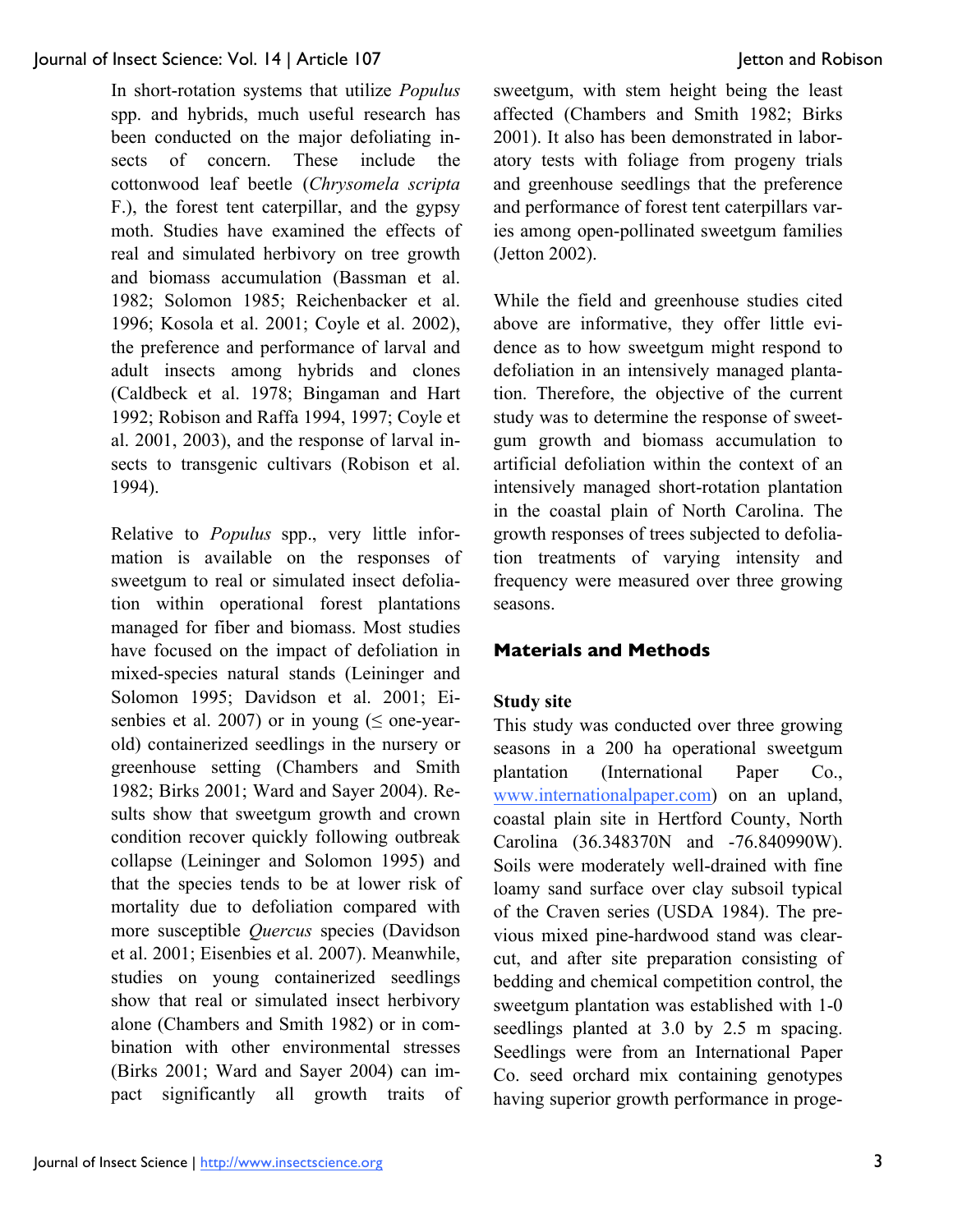ny tests. The plantation received annual fertilization (diammonium-phosphate at 224 kg/ha and urea at 224 kg/ha) and herbicide (unknown rates sulfometuron methyl  $[Oust^{\text{m}}]/glyphosate$   $[Accord^{\text{m}}]$  mixture) treatments. The artificial defoliation study was superimposed on the plantation when the trees were beginning their second growing season in the field. The study plot was located centrally within the plantation with an approximate 200 m buffer from nearby roads.

# **Study design and treatments**

The experiment was a randomized complete block with four blocks (12 trees per block), four artificial defoliation intensity treatments including the control, and three trees per treatment per block for a total of 48 trees. The defoliation intensity treatments were applied first in April of Year 1 and consisted of removing 0 (control), 33 (low intensity), 67 (moderate intensity), or 99% (high intensity) of each leaf with scissors. For each treatment, the new outer crown leaves (fully unfolded and expanded) were clipped first, followed by the inner crown leaves, then by the newly emerged leaves (not fully unfolded or expanded) and buds at the crown margins. This threepart process on each tree was conducted over a two-week period and was intended to mimic the spatial and temporal pattern of progressive feeding by gypsy moth or forest tent caterpillar populations.

In April of Year 2, the blocks were split and half of the trees that received defoliation treatments in April of Year 1 were selected randomly to receive a second artificial defoliation, each at the same intensity as applied the previous year. This resulted in seven classes of defoliation frequency and intensity with 12 trees for the control and six trees for each defoliation class, namely trees that received one 33, 67, or 99% defoliation (in April of

Year 1) and trees that received two 33, 67, or 99% defoliations (once in April of Year 1 and again in April of Year 2).

# **Measurements and statistical analysis**

Study trees were measured in April of Year 1 (pre-treatment) before the artificial defoliation treatments and again post-treatment at the end of each growing season of the study (i.e., November of Years 1, 2, and 3). Growth traits measured were stem height (m) and stem diameter (cm) at 15 cm above ground level. Calculated growth parameters reported include crown volume  $(m^3)$ , stem volume  $(m^3)$ , and total biomass (kg). Crown volume was estimated from the volume equation for a cone  $(=\pi^*$ crown basal radius<sup>2</sup>\*0.33\*crown height). Stem volume  $(=(0.0000339)$ \*stem diameter<sup>2</sup>\*stem height) +  $0.00263$ ) and total biomass  $(= (0.0305*stem \ diameter^2*stem)$ height)  $+ 3.788$ ) were calculated with equations developed for sweetgum by Williams and Gresham (2006). The length (cm) and diameter (mm) of five mid-crown branches on the south-facing side of each tree were measured at the end of Years 1 and 2.

Analysis of variance (ANOVA) was performed by using the PROC GLM procedure of SAS version 9.1 (SAS institute 2003). After Year 1, when trees had received a single artificial defoliation treatment, the main effects of block and defoliation intensity (0, 33, 67, or 99%) and the interaction of block and defoliation intensity were assessed for the stem, crown, and biomass growth traits. After the end of Year 3, when the blocks had been split and trees had received either one or two artificial defoliation treatments, the main effects of block, defoliation intensity (0, 33, 67, or 99%), defoliation frequency (0, 1, or 2), and year (Year 2 or Year 3) and all two-way interactions were tested for the stem, crown, and biomass growth traits in the Year 2 and Year 3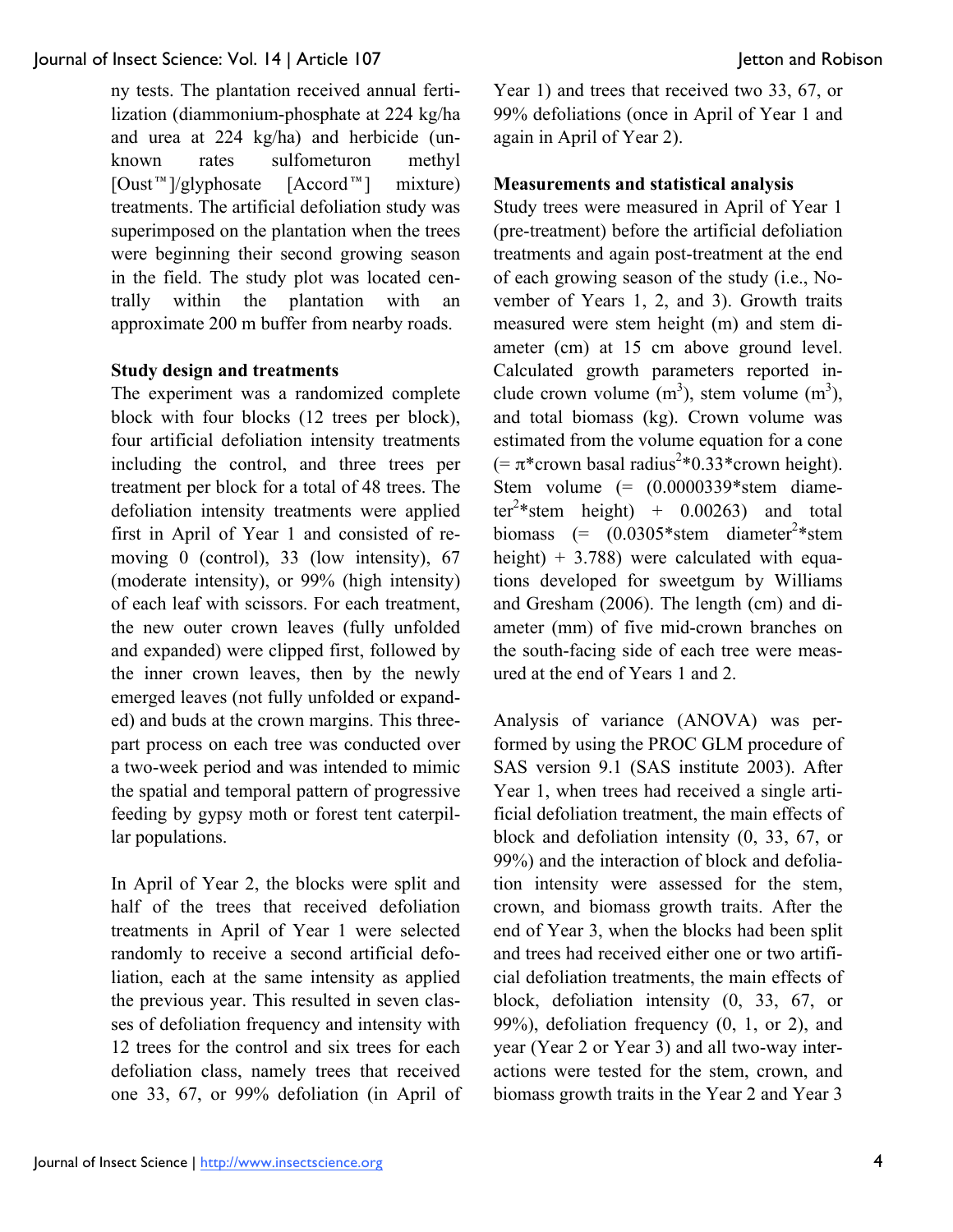Table 1. Analysis of variance P-values for sweetgum growth and biomass traits assessed following Year 1 of the artificial defoliation study.

| Source of<br>variation                  | df | <b>Stem height</b><br>(m) | Stem diameter (cm) | Crown<br>volume $(m^3)$ | <b>Stem</b><br>volume $(m^3)$ | Total<br>biomass<br>(kg) |
|-----------------------------------------|----|---------------------------|--------------------|-------------------------|-------------------------------|--------------------------|
| <b>Block</b>                            |    | 0.0065                    | 0.3711             | 0.0945                  | 0.1567                        | 0.1568                   |
| Defoliation intensity                   |    | 0.0012                    | 0.0029             | 0.0176                  | 0.0025                        | 0.0025                   |
| Block $\times$ defoliation<br>intensity |    | 0.6981                    | 0.5421             | 0.5238                  | 0.5816                        | 0.5816                   |

*P*-values are reported for each main and interaction effect included in the ANOVA model; underlined *P*-values are significant at α ≤  $|0.05.$ 

| Table 2. Means (± SE) for sweetgum growth and biomass traits following Year 1 of the artificial defoliation study. |                           |                              |                         |                               |                         |  |  |  |
|--------------------------------------------------------------------------------------------------------------------|---------------------------|------------------------------|-------------------------|-------------------------------|-------------------------|--|--|--|
| Defoliation in-<br>tensity                                                                                         | <b>Stem height</b><br>(m) | <b>Stem diameter</b><br>(cm) | Crown<br>volume $(m^3)$ | <b>Stem</b><br>volume $(m^3)$ | Total bio-<br>mass (kg) |  |  |  |
| Control (0%)                                                                                                       | $2.23 \pm 0.06a$          | $4.99 \pm 0.14a$             | $0.64 \pm 0.05a$        | $0.004 \pm 0.0001a$           | $5.52 \pm 0.14a$        |  |  |  |
| 33%                                                                                                                | $2.18 \pm 0.03a$          | $5.25 \pm 0.25a$             | $0.58 \pm 0.04ab$       | $0.004 \pm 0.0002a$           | $5.69 \pm 0.21a$        |  |  |  |
| 67%                                                                                                                | $2.12 \pm 0.04ab$         | $4.56 \pm 0.13$ ab           | $0.58 \pm 0.04$ ab      | $0.004 \pm 0.0001$ ab         | $5.15 \pm 0.09ab$       |  |  |  |
| 99%                                                                                                                | $1.92 \pm 0.07$ b         | $4.23 \pm 0.18$ b            | $0.43 \pm 0.05$         | $0.003 \pm 0.0001$ b          | $4.89 \pm 0.12b$        |  |  |  |

Data reflect the responses of sweetgum growth one growing season after a single artificial defoliation treatment of varying intensity. Means within a column followed by different lowercase letters are significantly different at α ≤ 0.05 by *F*-statistic protected Tukey's studentized range test.

combined data. Branch growth traits were analyzed with the Year 1 and Year 2 data. The Year 1 analysis assessed the main effects of block and defoliation intensity and the interaction of block and defoliation intensity for both branch length and diameter. The Year 2 analysis tested the main effects of block, defoliation intensity, defoliation frequency, and all two-way interactions. In all analyses, when significant differences among the defoliation intensities and frequencies were found, means were compared by using the Tukey-Kramer method at the  $\alpha = 0.05$  significance level (SAS Institute 2003).

# **Results**

At the end of Year 1, when the trees had received a single artificial defoliation treatment of varying intensity the previous April, stem height was significantly affected by the main effects of block and defoliation intensity, while stem diameter, crown volume, stem volume, and total biomass were affected significantly by defoliation intensity alone (Table

1). Among the varying defoliation intensities, stem height and crown volume decreased with increasing intensity, while stem diameter increased slightly from 0% to 33% defoliation and then decreased with increasing intensity (Table 2). This same trend was reflected in the calculated parameters of stem volume and total biomass. For all growth traits, mean comcomparison analyses indicated that among the varying defoliation intensities, only those trees defoliated at the 99% level were significantly smaller than the 0% defoliation concontrols (Table 2).

At the end of Year 3, when the blocks had been split and trees had received either one (in April of Year 1) or two (in April of Years 1 and 2) artificial defoliation treatments of varying intensity, stem height, stem diameter, stem volume, and total biomass were affected significantly by the main effects of block, defolidefoliation intensity, defoliation frequency, and year, while crown volume was affected significantly by block, defoliation intensity, and year, but not by defoliation frequency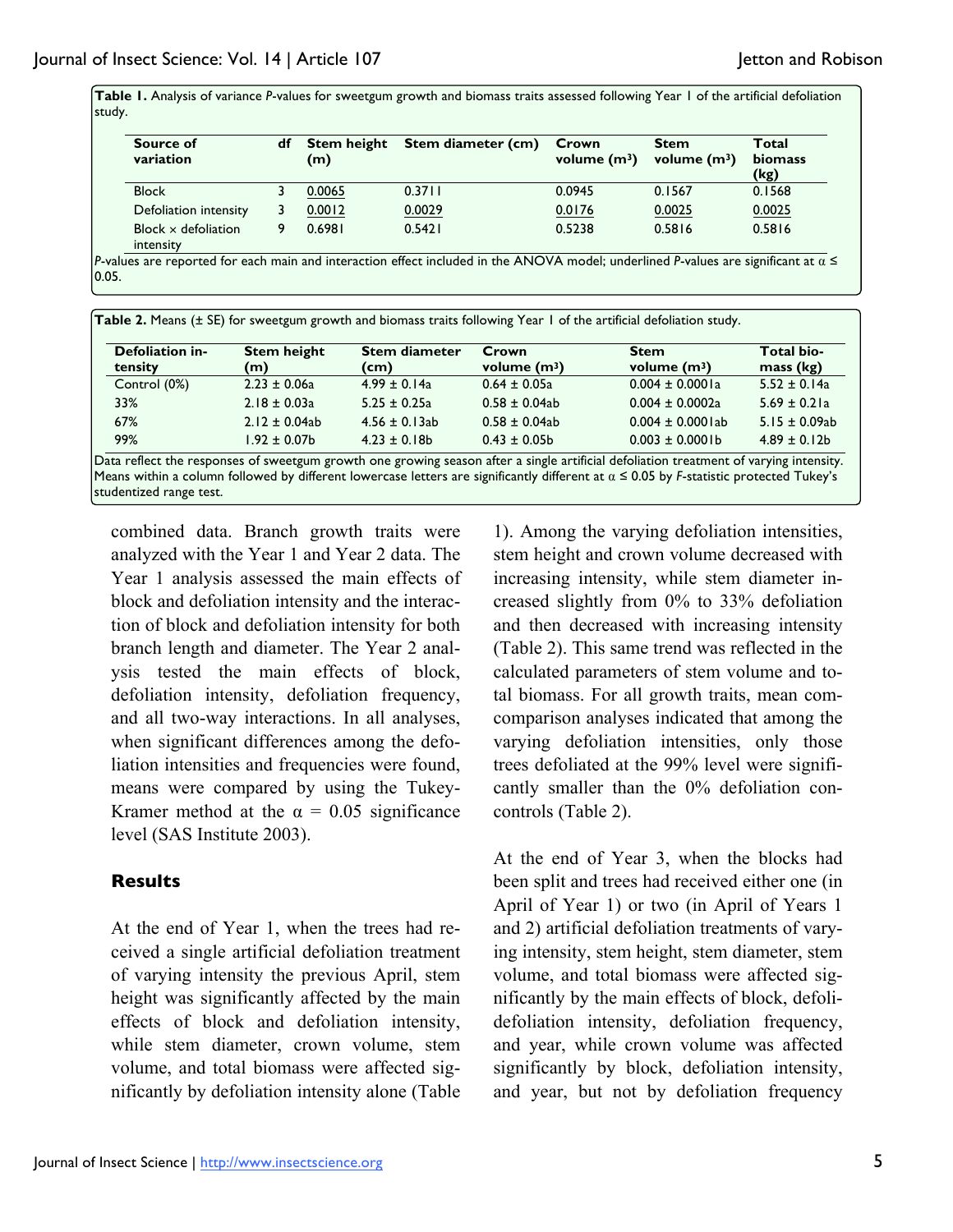Table 3. Analysis of variance P-values for sweetgum growth and biomass traits assessed following Year 3 of the artificial defoliation study.

| Source of<br>variation                      | df | <b>Stem</b><br>height<br>(m) | <b>Stem diameter</b><br>(cm) | Crown volume<br>(m <sup>3</sup> ) | <b>Stem volume</b><br>(m <sup>3</sup> ) | Total<br><b>biomass</b><br>(kg) |
|---------------------------------------------|----|------------------------------|------------------------------|-----------------------------------|-----------------------------------------|---------------------------------|
| <b>Block</b>                                | 3  | < 0.0001                     | < 0.0001                     | 0.0082                            | < 0.0001                                | < 0.0001                        |
| Defoliation intensity                       | 3  | 0.0018                       | < 0.0001                     | 0.0031                            | < 0.0001                                | < 0.0001                        |
| Defoliation frequency                       |    | 0.0032                       | < 0.0001                     | 0.1229                            | < 0.0001                                | < 0.0001                        |
| Year                                        |    | < 0.0001                     | < 0.0001                     | < 0.0001                          | < 0.0001                                | < 0.0001                        |
| Block $\times$ defoliation<br>intensity     | 9  | 0.9532                       | 0.0959                       | 0.9141                            | 0.2488                                  | 0.2488                          |
| Block $\times$ defoliation<br>frequency     | 3  | 0.0031                       | 0.0721                       | 0.3666                            | 0.0017                                  | 0.0017                          |
| Block $\times$ year                         | 3  | 0.1229                       | 0.9972                       | 0.1071                            | 0.1883                                  | 0.1883                          |
| Defoliation intensity<br>$\times$ frequency | 3  | 0.1114                       | 0.0666                       | 0.9508                            | 0.1964                                  | 0.1964                          |
| Defoliation intensity<br>x year             | 3  | 0.9733                       | 0.4015                       | 0.1394                            | 0.2126                                  | 0.2126                          |
| Defoliation frequency<br>$\times$ Year      |    | 0.9588                       | 0.8181                       | 0.0852                            | 0.4178                                  | 0.4178                          |

*P*-values are reported for each main and interaction effect included in the ANOVA model. Underlined *P*-values are significant at α ≤ 0.05.

| <b>Defoliation</b>  | <b>Stem height</b><br>(m) | <b>Stem diameter</b><br>(cm) | <b>Crown volume</b><br>(m <sup>3</sup> ) | <b>Stem volume</b><br>(m <sup>3</sup> ) | <b>Total biomass</b><br>(kg) |
|---------------------|---------------------------|------------------------------|------------------------------------------|-----------------------------------------|------------------------------|
| Intensity           |                           |                              |                                          |                                         |                              |
| Control<br>(0%)     | $3.99 \pm 0.14a$          | $8.86 \pm 0.24a$             | $3.69 \pm 0.55a$                         | $0.014 \pm 0.001a$                      | $13.90 \pm 0.88a$            |
| 33%                 | $3.94 \pm 0.15a$          | $8.97 \pm 0.27$ a            | $2.98 \pm 0.42$ ab                       | $0.014 \pm 0.001a$                      | $13.99 \pm 0.91a$            |
| 67%                 | $3.90 \pm 0.14a$          | $7.54 \pm 0.37$ b            | $2.44 \pm 0.29$ bc                       | $0.011 \pm 0.001b$                      | $11.28 \pm 0.78$ b           |
| 99%                 | $3.62 \pm 0.15$           | $7.02 \pm 0.30$              | $1.69 \pm 0.23c$                         | $0.009 \pm 0.001$ b                     | $9.74 \pm 0.65$ b            |
| Frequency           |                           |                              |                                          |                                         |                              |
| Control (0)         | $3.99 \pm 0.14$ A         | $8.86 \pm 0.24$ A            | $3.69 \pm 0.55A$                         | $0.014 \pm 0.001$ A                     | $13.90 \pm 0.88$ A           |
| I defoliation       | $3.99 \pm 0.11$ A         | $8.44 \pm 0.21$ A            | $2.70 \pm 0.32$ A                        | $0.013 \pm 0.001$ A                     | $12.96 \pm 0.68$ A           |
| 2 defolia-<br>tions | $3.65 \pm 0.12B$          | $7.24 \pm 0.32B$             | $2.04 \pm 0.22$ A                        | $0.009 \pm 0.001B$                      | $10.38 \pm 0.65B$            |

Data reflect the responses of sweetgum growth over three growing seasons after artificial defoliation treatments of varying intensity and frequency. Means within a column followed by different lowercase letters (defoliation intensity) or uppercase letters (defoliation frequency) are significantly different at α ≤ 0.05 by *F*-statistic protected Tukey's studentized range test.

(Table 3). Significant interactions between the effects of block and defoliation frequency were detected for stem height, stem volume, and total biomass.

Similar to the end of Year 1, among the varying defoliation intensities, stem height and crown volume decreased with increasing intensity, while stem diameter, stem volume, and total biomass increased slightly from 0% to 33% defoliation and then decreased with increasing intensity (Table 4). Mean comparison analysis indicated that stem height was significantly smaller at the 99% defoliation intensity relative to the 0% defoliation control and that stem diameter, crown volume, stem volume, and total biomass were significantly smaller relative to the control at both the 67% and 99% defoliation intensities.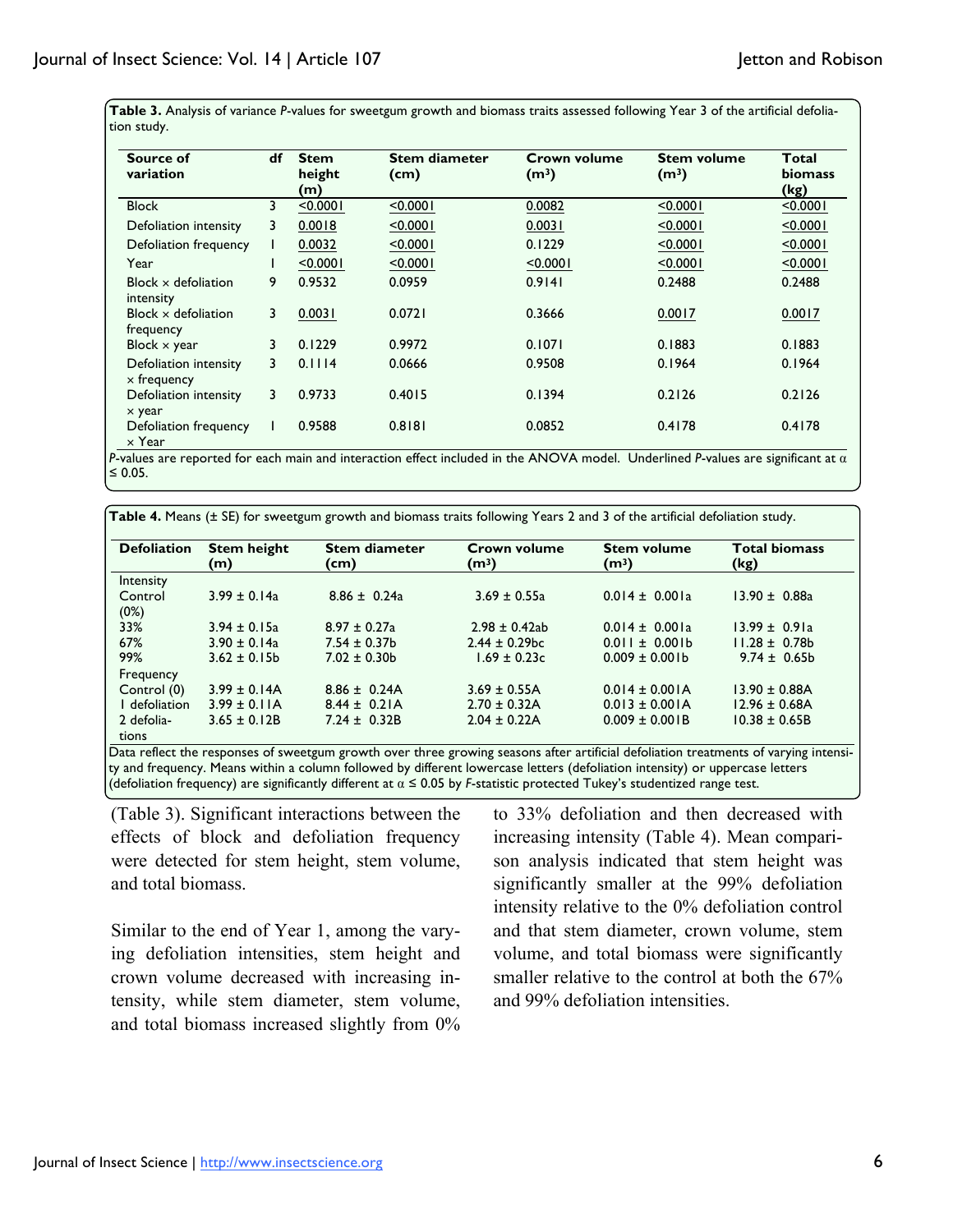**Table 5.** Analysis of variance *P*-values for sweetgum branch growth traits assessed following Year 1 and Year 2 of the artificial defoliation study

| Source of variation                      | df | <b>Branch length</b><br>(cm) | <b>Branch diameter</b><br>(mm) |
|------------------------------------------|----|------------------------------|--------------------------------|
| Year I                                   |    |                              |                                |
| <b>Block</b>                             |    | 0.2239                       | 0.0726                         |
| Defoliation intensity                    |    | 0.0032                       | 0.0136                         |
| Block $\times$ defoliation intensity     | 9  | 0.6409                       | 0.5606                         |
| Year 2                                   |    |                              |                                |
| <b>Block</b>                             |    | 0.5906                       | 0.0717                         |
| Defoliation intensity                    |    | 0.0097                       | 0.0210                         |
| Defoliation frequency                    |    | 0.2926                       | 0.8373                         |
| Block $\times$ defoliation intensity     | 9  | 0.4917                       | 0.9092                         |
| Block $\times$ defoliation frequency     | 3  | 0.7289                       | 0.0851                         |
| Defoliation intensity $\times$ frequency | 3  | 0.8272                       | 0.8115                         |

*P*-values are reported for each main and interaction effect included in the ANOVA model. Underlined *P*-values are significant at α ≤ 0.05.

**Table 6.** Means (± SE) for sweetgum branch growth traits following Years 1 and 2 of the artificial defoliation study.

| <b>Defoliation</b> | Year I branch<br>length (cm) | Year 2 branch<br>length (cm) | Year I branch<br>diameter (mm) | Year 2 branch<br>diameter (mm) |
|--------------------|------------------------------|------------------------------|--------------------------------|--------------------------------|
| Intensity          |                              |                              |                                |                                |
| Control (0%)       | $62.92 \pm 2.09a$            | $104.31 \pm 4.00a$           | $11.62 \pm 0.45a$              | $12.04 \pm 0.39a$              |
| 33%                | $55.55 \pm 2.00ab$           | $87.79 \pm 5.1$ lab          | $10.54 \pm 0.38$ ab            | $11.22 \pm 0.41a$              |
| 67%                | $55.22 \pm 2.55ab$           | $87.69 \pm 3.34ab$           | $10.30 \pm 0.35$ ab            | $10.43 \pm 0.44ab$             |
| 99%                | $50.80 \pm 1.65$             | $81.47 \pm 4.42b$            | $9.82 \pm 0.34$ b              | $10.27 \pm 0.42$               |
| Frequency          |                              |                              |                                |                                |
| Control (0)        | $\overline{\phantom{a}}$     | $104.31 \pm 4.00A$           | $-$                            | $12.04 \pm 0.39A$              |
| I defoliation      | $\sim$ $\sim$                | $88.58 \pm 3.82$ A           | $-$                            | $10.71 \pm 0.37A$              |
| 2 defoliations     | $\sim$                       | $82.73 \pm 3.15A$            | --                             | $10.57 \pm 0.35A$              |

Data reflect the responses of sweetgum growth over two growing seasons after artificial defoliation treatments of varying intensity and frequency. Means within a column followed by different lowercase letters (defoliation intensity) or uppercase letters (defoliation frequency) are significantly different at α ≤ 0.05 by *F*-statistic protected Tukey's studentized range test.

For defoliation frequency, stem height, stem diameter, stem volume, and total biomass decreased as the number of defoliation treatments increased. Mean comparison analysis indicated that trees receiving two defoliation treatments were significantly smaller than the controls for each trait, while those receiving one defoliation treatment did not differ from the control (Table 4). Crown volume followed the same general trend but did not differ significantly with defoliation frequency.

On average, trees increased in size from Year 2 to Year 3 despite artificial defoliation treatments. Stem height increased from 3.33  $(\pm$ 0.06) to 4.39 ( $\pm$  0.08) m, stem diameter from 7.50 ( $\pm$  0.23) to 8.69 ( $\pm$  0.22) cm, crown volume from 1.42 ( $\pm$  0.06) to 3.98 ( $\pm$  0.32) m<sup>3</sup>, stem volume from 0.009 ( $\pm$  0.0004) to 0.01 ( $\pm$ 0.0007) m<sup>3</sup>, and total biomass from 9.95 ( $\pm$ 0.38) to 14.51 ( $\pm$  0.65) kg (Fig. 1).

Branch growth responded to artificial defoliation in a similar fashion to the other growth traits at the end of Year 1 (Tables 5 and 6). Following a single defoliation treatment the previous April, both branch length and diameter were affected significantly by defoliation intensity. They decreased slightly with increasing defoliation severity and showed statistically significant reductions in growth relative to the controls after the 99% defoliation. Branch growth trends were the same following Year 2 (Tables 5 and 6), with significant effects of 99% defoliation intensity on length and diameter. However, similar to crown volume at the end of Year 3, branch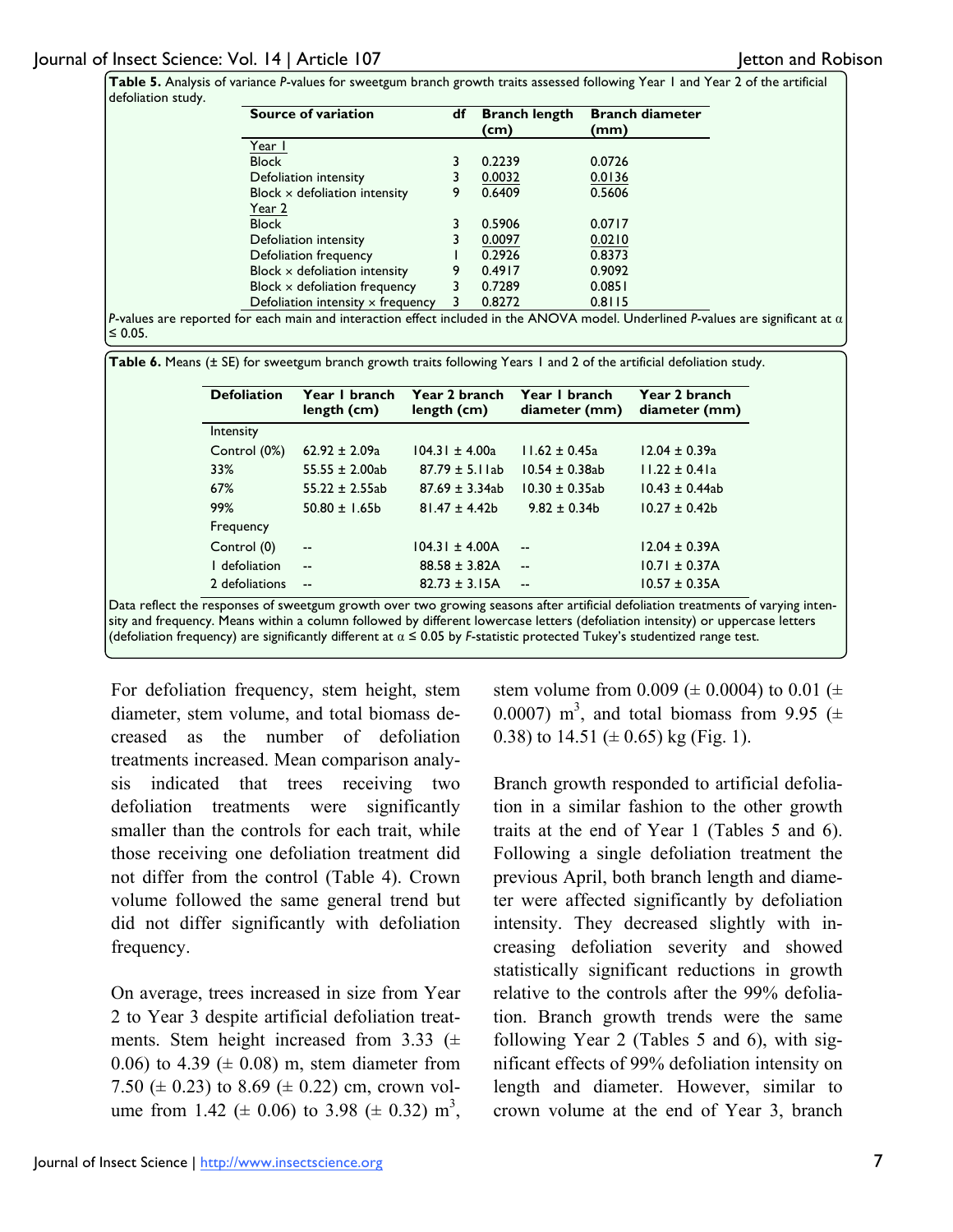growth at the end of Year 2 was not affected by defoliation frequency.

# **Discussion**

It generally is accepted that many hardwood tree species have a high tolerance for one to a few years of insect defoliation at low to moderate intensity and that significant losses due to growth reduction, mortality, and rotation delays typically are associated with severe or repeated defoliations (Kulman 1971). The results of this study indicate that, within the context of an intensively managed shortrotation plantation, the growth and productivity of artificially defoliated sweetgum responds to defoliation intensity and frequency as expected for a hardwood species. At the end of Year 1, significant reductions in all assessed growth and biomass traits were seen for the high (99%) defoliation intensity but not the low and moderate levels (33 and 67%, respectively). This same trend was seen for branch length and diameter at the end of Year 2 (the last year that branch growth was measured) and for stem height at the end of Year 3. The effects of defoliation intensity were more pronounced for stem diameter, crown volume, stem volume, and total biomass at the end of the third growing season when all four of these traits were reduced significantly by both moderate and high levels of artificial defoliation.

The response of sweetgum to artificial defoliation frequency indicates that, over the threeyear duration of the field experiment, growth and biomass accumulation in plantation sweetgum were tolerant of a single artificial defoliation, regardless of intensity. At the end of Year 3, three full growing seasons after initial treatments and two growing seasons without foliage loss, there were no significant reductions in growth for any of the measured

traits following a single defoliation event. It does not appear, however, that the growth and productivity of plantation sweetgum has the same level of tolerance following more frequent defoliation. The significant reductions in stem height, diameter, volume, and total biomass following two defoliation events suggest that one growing season free of defoliation is not enough for sweetgum to recover from the negative effects of multiple defoliations. Given that defoliators like the gypsy moth and the forest tent caterpillar often have outbreak phases that can last several years (Drooz 1985), this does reflect a realworld scenario. Further, other sources of multiple-year defoliation, by insects, disease, high wind, or drought, may yield similar impacts on tree growth.

Artificial defoliation has been used to evaluate the growth and productivity responses of a number of tree species to foliage loss (Coyle et al. 2005), and similar patterns of tolerance for low to moderate defoliation intensities/frequencies and increased susceptibility for moderate to high intensities/frequencies have been described for both hardwood (*Betula* spp., *Eucalyptus* spp., *Populus* spp.) and coniferous (*Abies* spp., *Larix* spp., *Pinus* spp.) species (Bassman et al. 1982; Piene and Little 1990; Bassman and Zwier 1993; Krause and Raffa 1996; Reichenbacker et al. 1996; Kaitaniemi et al 1999; Anttonen et al. 2002; Pinkard et al. 2006). Many of these studies also report the general trend for decreased growth with increasing defoliation intensity, as seen for sweetgum in the current study (Tables 2 and 4). Although this was the general trend, at the end of Years 1 and 3, stem diameter, stem volume, and total biomass all showed small increases in growth from the control (0%) to the low (33%) defoliation level before decreasing through the moderate and high intensity treatments. While it is tempting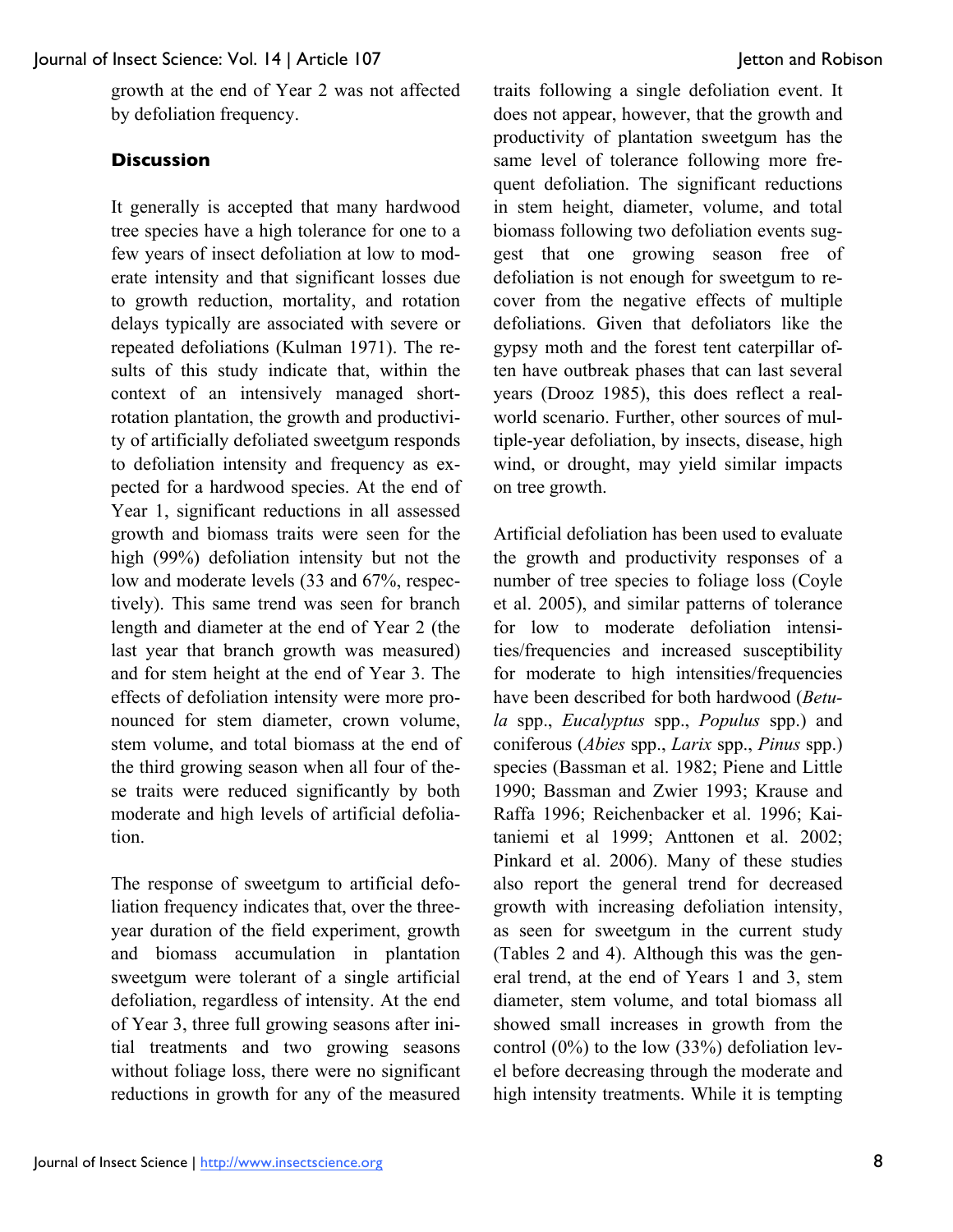to suggest this result might indicate an overcompensation to low-intensity defoliation related to enhanced photosynthesis or withintree resource redistribution, as described in other plant systems (Trumble et al. 1993), these stem growth and biomass accumulation inincreases in response to 33% defoliation were not statistically significant and likely resulted from random variation, as suggested by Reichenbacker et al. (1996), who found similar responses to low levels of artificial defoliation in clonal *Populus*.

The potential long-term effects of more frequent and severe defoliation on sweetgum growth and productivity are demonstrated most clearly by the growth trajectories of trees in each defoliation frequency/intensity class presented in Fig. 1. For all five parameters, at the end of Year 3, it is clear that the growth of trees in the most severe defoliation frequency/intensity class (two artificial defoliation treatments at the 99% level) is lagging behind that of trees in the other classes. For stem height, this represents an  $11\%$  reduction in growth relative to the average height of trees in the other defoliation frequency/intensity classes. However, the height growth trajectory of trees receiving two 99% defoliation treatments appears to be parallel with the other classes, and this small difference is likely to become negligible over time, indicating that sweetgum height growth may have some level of tolerance for repeated severe defoliation. Other studies evaluating the effects of natural or simulated herbivory have reported that sweetgum height growth appears to be less susceptible to defoliation than other growth characteristics (Chambers and Smith 1982; Birks 2001).

The potential long-term effects of repeated, high-intensity defoliation appear to be more pronounced for stem diameter, volume, and total biomass accumulation (Fig. 1) than for other parameters. At the end of Year 3, growth and productivity reductions following two 99% defoliation treatments relative to averages of the other classes were 20 (stem volume), 30 (stem diameter), and 42% (total biomass). Unlike stem height growth, the growth trajectories for these parameters appear to be diverging from the other defoliation frequency/intensity classes, suggesting that repeated severe defoliator outbreaks may pose a serious threat to pulp and biomass yields in short-rotation sweetgum systems.

Overall, the results of this study suggest how intensively managed short-rotation sweetgum might respond to defoliation on a large scale. The data suggest that sweetgum can be expected to be tolerant of defoliation and insect control measures may be unnecessary in situations where monitoring indicates that increases in defoliator population density are expected to be of low intensity or a single occurrence. If survey data indicate a repeated high-density defoliator outbreak that could potentially result in severe defoliation intensity over multiple years, efforts to control insect populations through insecticides or other methods may be warranted and necessary to avoid substantial growth and productivity losses. However, because the data are derived from simulated defoliation, future research should focus on insect-mediated defoliation to more fully understand the interactions of sweetgum, insect defoliation, and shortrotation intensive silviculture.

## **Acknowledgements**

The authors gratefully acknowledge P. Birks, J. Schuler, M. Gocke, K. Hess, D. Nishida, L. Newton, D. Gadd, and J. Bridges for technical assistance; C. Brownie, F. Isik, and J. Frampton for statistical guidance; G. Hansen of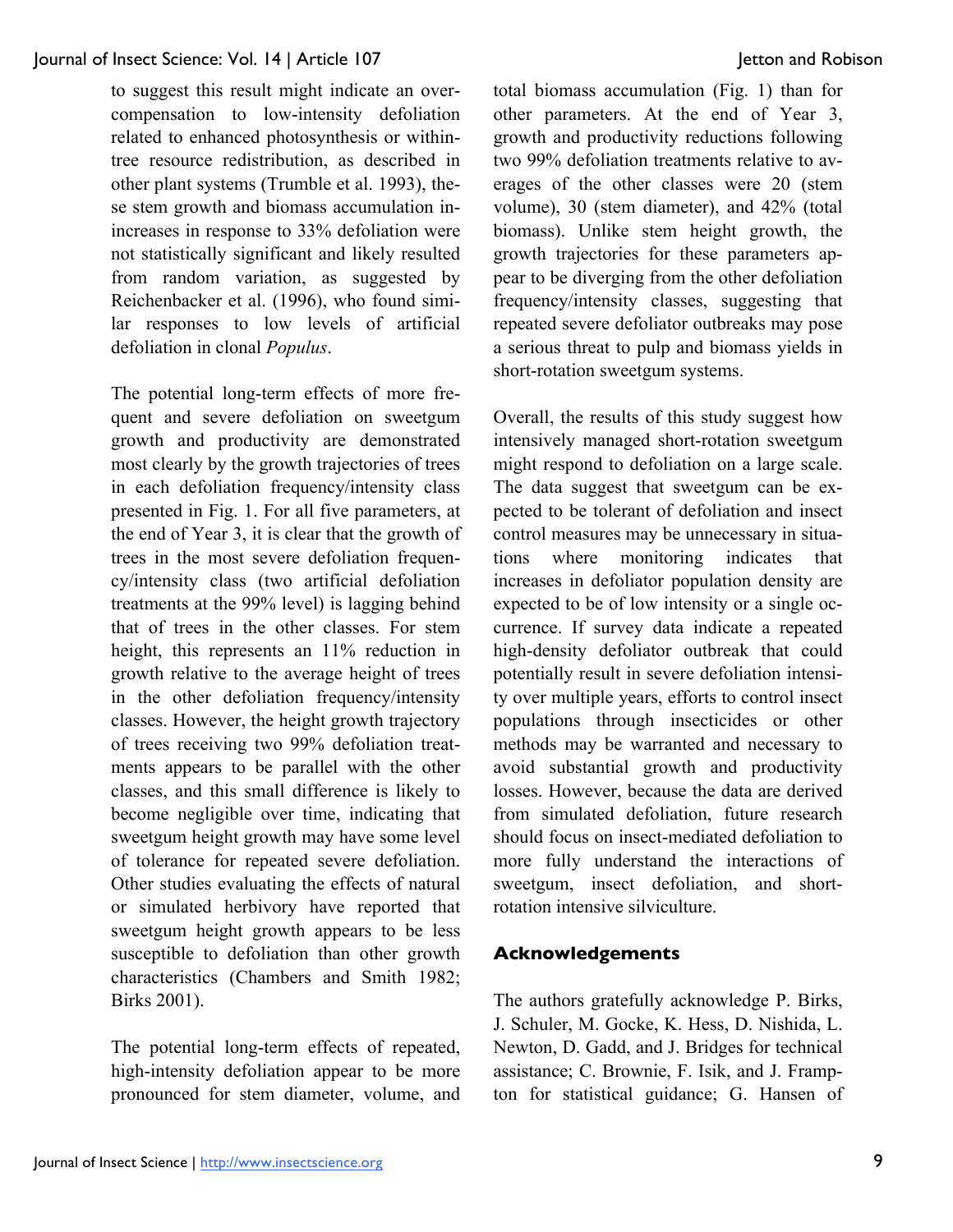International Paper Co. for helping identify field sites; and F. Hain, B. Goldfarb, F. Gould, C. Davidson, D. Coyle, and J. Schuler for reviewing earlier versions of this manuscript. This work was supported by the N.C. State University Department of Forestry & Environmental Resources and the Hardwood Re-Research Cooperative.

### **References**

**Anttonen, S., R. Piispanen, J. Ovaska, P. Mutikainen, P. Saranpaa, and E.** 

**Vapaavuori. 2002.** Effects of defoliation on growth, biomass allocation, and wood properties of *Betula pendula* clones grown at different nutrient levels. Can. J. Forest Res. 32: 498–508.

**Barbosa, P., M. Waldvogel, P. Martinat, and L. W. Douglas. 1983.** Developmental

and reproductive performance of the gypsy moth, *Lymantria dispar* (L.) (Lepidoptera: Lymantriidae), on selected hosts common to Mid-Atlantic and Southern forests. Environ. Entomol. 12: 1858–1862.

**Bassman, J. H., and J. C. Zwier. 1993.**

Effect of partial defoliation on growth and carbon exchange of two clones of young *Populus trichocarpa* Torr. & Gray. Forest Sci. 39: 419–431.

**Bassman, J., W. Myers, D. Dickman, and L. Wilson. 1982.** Effects of simulated insect damage on early growth of nursery-grown hybrid poplars in northern Wisconsin. Can. J. Forest Res. 12: 1–9.

**Bingaman, B. R., and E. R. Hart. 1992.**  Feeding and oviposition preferences of adult cottonwood leaf beetles (Coleoptera: Chrysomelidae) among *Populus* clones and

leaf age classes. Environ. Entomol. 21: 508– 517.

**Birks, P. J. 2001.** Effects of environmental stresses on sweetgum (*Liquidambar styraciflua* L.) seedlings and potential to use stress as an early seedling screening technique for superior families. M.S. thesis, North Carolina State University, North Carolina.

**Caldbeck, E. S., H. S. McNabb, Jr., and E. R. Hart. 1978.** Poplar clonal preferences of the cottonwood leaf beetle. J. Econ. Entomol. 71: 518–520.

**Chambers, J. L., and J. D. Smith. 1982.** Effects of defoliation by the forest tent caterpillar on growth and leaf surface area of potted sweetgum seedlings. LSU Forestry Notes 135, Baton Rouge, LA.

**Cobb, W. R., R. E. Will, R. F. Daniels, and M. A. Jacobson. 2008.** Aboveground biomass and nitrogen in four short-rotation woody crop species growing with different water and nutrient availabilities. Forest Ecol. Manag. 255: 4032–4039.

**Coyle, D. R., J. D. McMillin, R. B. Hall, and E. R. Hart. 2001.** Cottonwood leaf beetle (Coleoptera: Chrysomelidae) larval performance on eight *Populus* clones. Environ. Entomol. 30: 748–756.

**Coyle, D. R., J. D. McMillin, R. B. Hall, and E. R. Hart. 2002.** Cottonwood leaf beetle (Coleoptera: Chrysomelidae) defoliation impact on *Populus* growth and above-ground volume in a short-rotation woody crop plantation. Agr. Forest Entomol. 4: 293–300.

**Coyle, D. R., J. D. McMillin, R. B. Hall, and E. R. Hart. 2003.** Effects of cottonwood leaf beetle (Coleoptera: Chrysomelidae) larval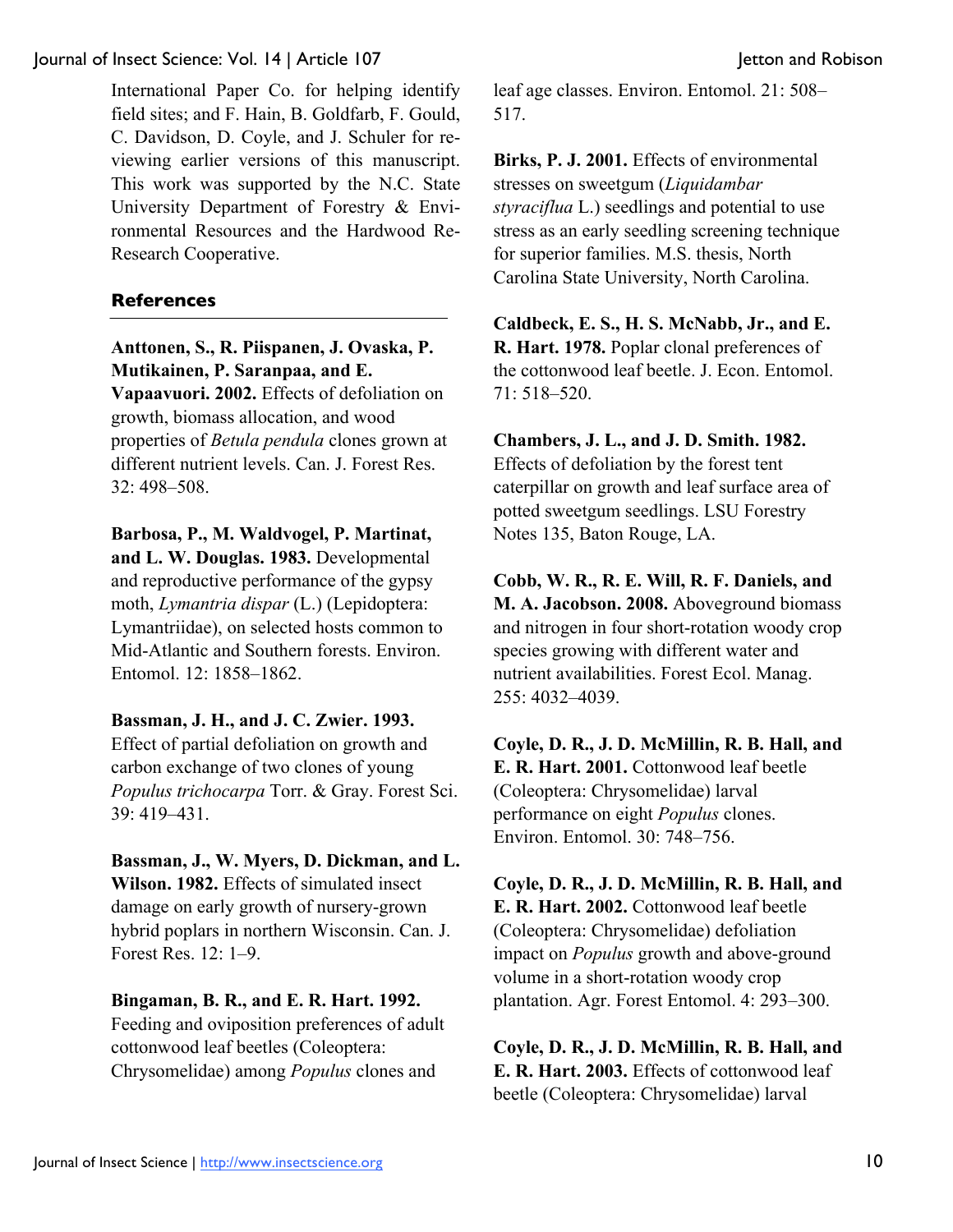defoliation, clone, and season on *Populus* foliar phagostimulants. Environ. Entomol. 32: 452–462.

**Coyle, D. R., T. E. Nebeker, E. R. Hart, and W. J. Mattson. 2005.** Biology and management of insect pests in North American intensively managed hardwood forest systems. Annu. Rev. Entomol. 50: 1– 29.

**Coyle, D. R., M. D. Coleman, and D. P. Aubrey. 2008.** Above and below-ground

biomass accumulation, production, and distribution of sweetgum and loblolly pine grown with irrigation and fertilization. Can. J. Forest Res. 38: 1335–1348.

#### **Davidson, C. B., J. E. Johnson, K. W. Gottschalk, and R. L. Amateis. 2001.**

Prediction of stand susceptibility and gypsy moth defoliation in coastal plain mixed pinehardwoods. Can. J. Forest Res. 31: 1914– 1921.

## **Davis, A. A., and C. C. Trettin. 2006.**

Sycamore and sweetgum plantation productivity on former agricultural land in South Carolina. Biomass Bioenerg. 30: 769– 777.

**Drooz, A. T. 1985.** Insects of eastern forests. USDA Forest Service Miscellaneous Publication 1426, Washington, DC.

**Eisenbies, M. H., C. Davidson, J. Johnson, R. Amateis, and K. Gottschalk. 2007.** Tree mortality in mixed pine-hardwood stands defoliated by the European gypsy moth (*Lymantria dispar* L.). Forest Sci. 53: 683– 691.

**Gocke, M. H. 2006.** Production system influences the survival and morphology of

rooted stem cuttings of loblolly pine (*Pinus taeda* L.) and sweetgum (*Liquidambar styraciflua* L.). M.S. thesis, North Carolina State University, North Carolina.

## **Gonzalez, R., J. Wright, and D. Saloni.**

**2010.** The business of growing *Eucalyptus* for biomass. Biomass Mag. 4: 52–55.

**Graham, R. L., L. L. Wright, and A. F. Turhollow. 1992.** The potential for short-

rotation woody crops to reduce U.S.  $CO<sub>2</sub>$ emissions. Climatic Change 22: 223–238.

#### **Guo, Y., B. R. Lockhart, and T. T. Ku.**

**1998.** Effect of nitrogen and phosphorus fertilization on growth in a sweetgum plantation in southeastern Arkansas. South. J. Appl. For. 22: 163–168.

## **(HRC) Hardwood Research Cooperative.**

**1997.** Hardwood Research Cooperative thirtyfourth annual report. North Carolina State University, Raleigh, NC.

#### **(HRC) Hardwood Research Cooperative.**

**2001.** Hardwood Research Cooperative thirtyeighth annual report. North Carolina State University, Raleigh, NC.

**Jetton, R. M. 2002.** Defoliation tolerance and resistance to the forest tent caterpillar, *Malacosoma disstria* Hbn., in sweetgum, *Liquidambar styraciflua* L. M.S. thesis, North Carolina State University, North Carolina.

**Kaitaniemi, P., S. Neuvonen, and T. Nyyssonen. 1999.** Effects of cumulative defoliations on growth, reproduction, and insect resistance in mountain birch. Ecology 80: 524–532.

**Kellison, R. C. 1997.** Production forestry in the 21<sup>st</sup> century: a world view. *In* T. White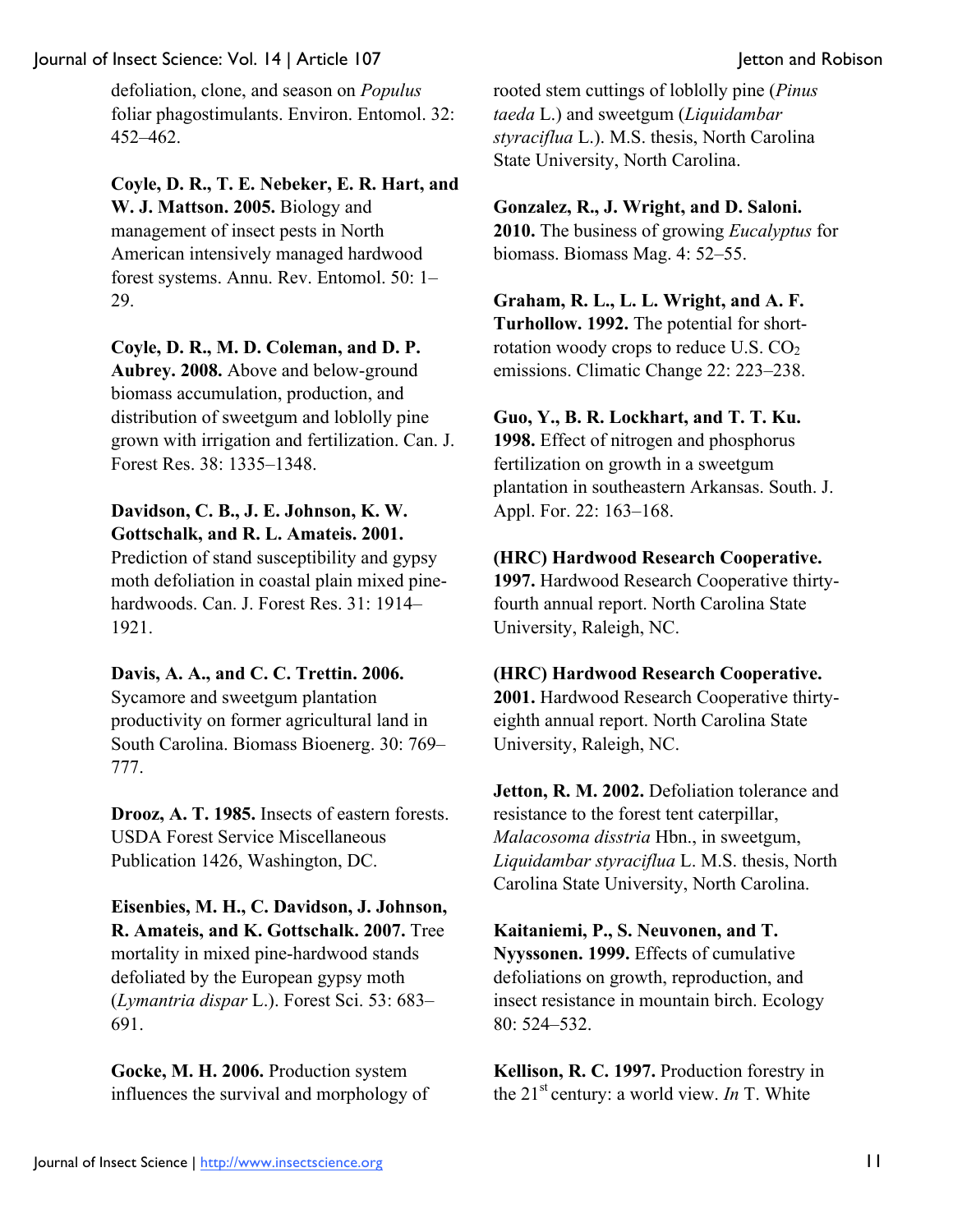(ed.), Proceedings, 24<sup>th</sup> Biennial Southern Forest Tree Improvement Conference, 9–12 June 1997, Orlando, FL. National Technical Information Service. Springfield, VA.

**Kormanik, P. P. 1990.** Sweetgum:

*Liquidambar styraciflua*. *In* R. M. Burns and B. H. Honkala (eds.), Silvics of North America, vol. 2: Hardwoods. USDA Forest Service Agriculture Handbook 654, Washington, DC.

**Kosola, K. R., D. I. Dickmann, E. A. Paul,** 

**and D. Parry. 2001.** Repeated insect defoliation effects on growth, nitrogen acquisition, carbohydrates, and root demography of poplars. Oecologia 129: 65– 74.

# **Krause, S. C., and K. F. Raffa. 1996.**

Differential growth and recovery rates following defoliation in related deciduous and evergreen trees. Trees 10: 308–316.

**Kulman, H. M. 1971.** Effects of insect defoliation on growth and mortality of trees. Annu. Rev. Entomol. 16: 289–324.

**Leininger, T. D., and J. D. Solomon. 1995.** A forest tent caterpillar outbreak in the Mississippi delta: host preference and growth effects. *In* M. B. Edwards (ed.), Proceedings, 8<sup>th</sup> Biennial Southern Silvicultural Research Conference, 1–3 November 1994, Auburn, AL. USDA Forest Service General Technical Report SRS-GTR-1, Asheville, NC.

# **Nyakatawa, E. Z., D. A. Mays, V. R. Tolbert, T. H. Green, and L. Bingham.**

**2006.** Runoff, sediment, nitrogen, and phosphorus losses from agricultural land converted to sweetgum and switchgrass bioenergy feedstock production in north Alabama. Biomass Bioenerg. 30: 655–664.

**Piene, H., and C.H.A. Little. 1990.** Spruce budworm defoliation and growth loss in young balsam fir: artificial defoliation of potted trees. Can. J. Forest Res. 20: 902–909.

**Pinkard, E. A., C. C. Baille, V. Patel, S. Paterson, M. Battaglia, P. J. Smethurst, C. L. Mohammed, T. Wardlaw, and C. Stone. 2006.** Growth responses of *Eucalyptus globulus* Labill. to nitrogen application and severity, pattern, and frequency of artificial defoliation. Forest Ecol. Manag. 229: 378– 387.

**Reichenbacker, R. B., R. C. Schultz, and E. R. Hart. 1996.** Artificial defoliation effect on *Populus* growth, biomass production, and total nonstructural carbohydrate concentration. Environ. Entomol. 25: 632–642.

# **Robison, D. J., and K. F. Raffa. 1994.**

Characterization of hybrid poplar clones for resistance to the forest tent caterpillar. Forest Sci. 40: 686–714.

# **Robison, D. J., and K. F. Raffa. 1997.**

Effects of constitutive and inducible traits of hybrid poplars on forest tent caterpillar feeding and population ecology. Forest Sci. 43: 252–267.

# **Robison, D. J., B. H. McCown, and K. F.**

**Raffa. 1994.** Responses of gypsy moth (Lepidoptera: Lymantriidae) and forest tent caterpillar (Lepidoptera: Lasiocampidae) to transgenic poplar, *Populus* spp., containing a *Bacillus thuringiensis d*-endotoxin gene. Environ. Entomol. 23: 1030–1041.

**Robison, D. J., B. Goldfarb, and B. Li. 1998.** Advancing hardwood production forestry. PaperAge Magazine: May Issue.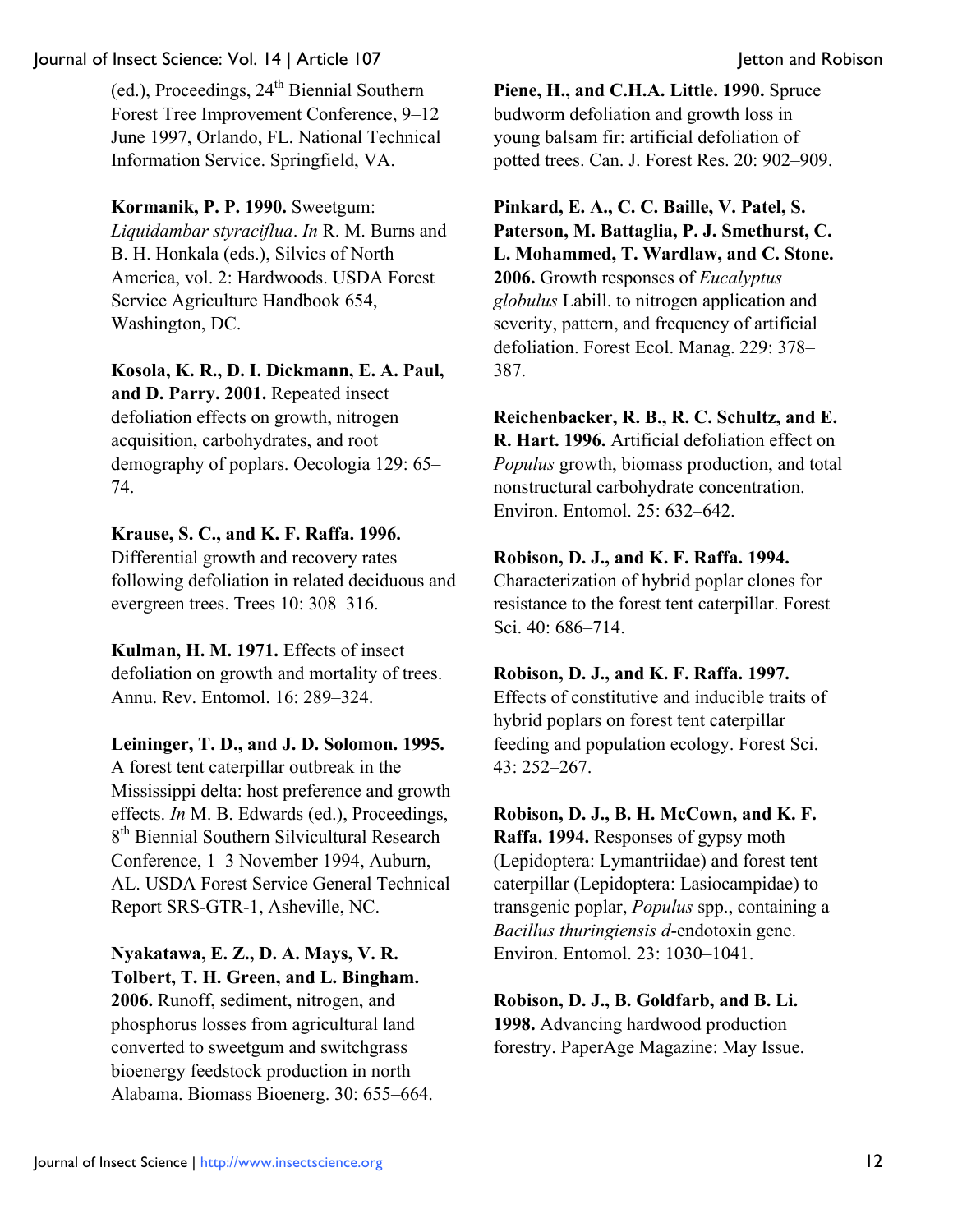**Romagosa, M. A., and D. J. Robison. 2003.** Biological constraints on the growth of hardwood regeneration in upland Piedmont forests. Forest Ecol. Manag. 175: 545–561.

**Samuelson, L., T. Stokes, T. Cooksey, and P. McLemore. 2001.** Production efficiency of loblolly pine and sweetgum in response to four years of intensive management. Tree Physiol. 21: 369–376.

**Sanchez, F. G., M. Coleman, C. T. Garten, R. J. Luxmoore, J. A. Stanturf, C. Trettin, and S. D. Wullschleger. 2007.** Soil carbon after 3 years under short-rotation woody crops grown under varying nutrient and water availability. Biomass Bioenerg. 31: 793–801.

**SAS Institute. 2003.** SAS/STAT user's guide, version 9.1. SAS Institute Inc., Cary, NC.

**Solomon, J. D. 1985.** Impact of insects on growth and development of young cottonwood plantations. USDA Forest Service Southern Forest Experiment Station Research Paper SO-217, New Orleans, LA.

**Steinbeck, K. 1999.** Thirty years of shortrotation hardwoods research. *In* J. D. Haywood (ed.), Proceedings, 10th Biennial Southern Silviculture Research Conference, 16–18 February 1999, Shreveport, LS. USDA Forest Service General Technical Report SRS-GTR-030, Asheville, NC.

# **Tolbert, V. R., and A. Schiller. 1995.**

Environmental enhancement using shortrotation woody crops and perennial grasses as alternatives to traditional agricultural crops. *In* W. Lockeretz (ed.), Proceedings, Conference

on Environmental Enhancement Through Agriculture, 16–17 November 1995, Boston, MA. Medford.

**Trumble, J. T., D. M. Kolodny-Hirsch, and I. P. Ting. 1993.** Plant compensation for arthropod herbivory. Annu. Rev. Entomol. 38: 93–119.

**(USDA) U.S. Department of Agriculture. 1984.** Soil Survey of Hertford County, North Carolina. USDA Soil Conservation Service, Washington, DC.

**Volk, T. A., T. Verwijst, P. J. Tharakan, L. P. Abrahamson, and E. H. White. 2004.**  Growing fuel: a sustainability assessment of willow biomass crops. Front. Ecol. Environ. 2: 411–418.

## **Ward, K. E., and M.A.S. Sayer. 2004.**

Susceptibility of potted sweetgum seedlings to insect herbivore damage as influenced by fertilization. USDA Forest Service Southern Research Station Research Paper SRS-33, Asheville, NC.

**Williams, T. M., and C. A. Gresham. 2006.** Biomass accumulation in rapidly growing loblolly pine and sweetgum. Biomass Bioenerg. 30: 370–377.

## **Wright, J., and M. Cunningham. 2008.**

Sweetgum plantations for sawtimber, energy, pulp, and other uses. Forest Landowner Magazine: May/June Issue.